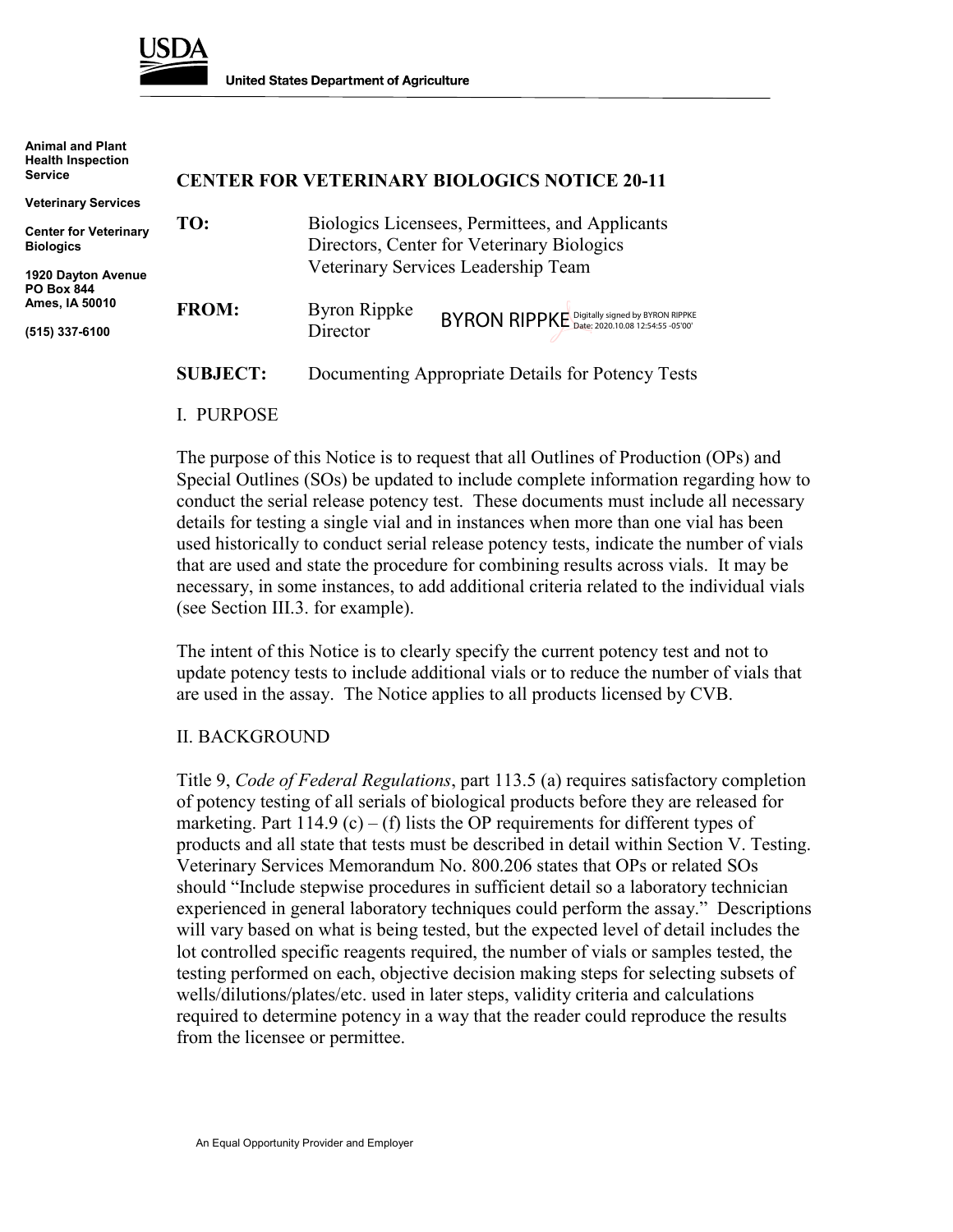# **CENTER FOR VETERINARY BIOLOGICS NOTICE NO. 20-11** Page 2

## III. ACTION (or POLICY)

At the next annual review of applicable Outlines of Production, review the description of the potency test in Section V.C., as well as associated SOs, and update to include details to the level that make the test fully reproducible, including any validity criteria or calculations, by an independent laboratory technician.

The following provide examples of the level of detail expected for serial release potency tests. These have been written to apply to all assay types, so not all information will be applicable to a given assay, but analogous information should be provided for all potency tests at a similar level of detail:

- 1. The number of vials or the number of samples, if taken from bulk, used for conducting the potency test for the test serials, controls, reference and any other preparation used in the assay. If more than one vial has been used historically, indicate that to avoid confusion between historic practices and new policy. Previously submitted APHIS Form 2008s could be used to demonstrate the number of vials that have historically been used for serial release.
- 2. Specify all level of detail for a given vial for each preparation. Examples include dilution factors, number of dilution series created, number of plates per dilution, countable range, etc. Include decision processes for selecting dilutions within the series or plates within a set, where applicable. Specify all calculation methods for each vial.
- 3. If a single potency measurement is derived from multiple vials, update the OP or SO to indicate the method for combining results across vials (i.e. arithmetic or geometric mean) and specify that value is used for serial release using the existing potency specifications. Do not alter current release or expiration potency specifications. Include an additional specification to apply to each individual vial such that the individual vials cannot differ by more than 0.7  $log_{10}$  from the mean potency specification for a viral titer and 2X from the mean potency specification for bacterial plate count assays.
- 4. If a test control is used, identify the control. Include validity requirements related to the test control in the Outline.
- 5. Clearly and objectively state any other validity criteria or inclusion criteria, such as methods for selecting a single dilution or determining countable ranges.
- 6. A sample calculation would be helpful for inclusion in the filed documentation.